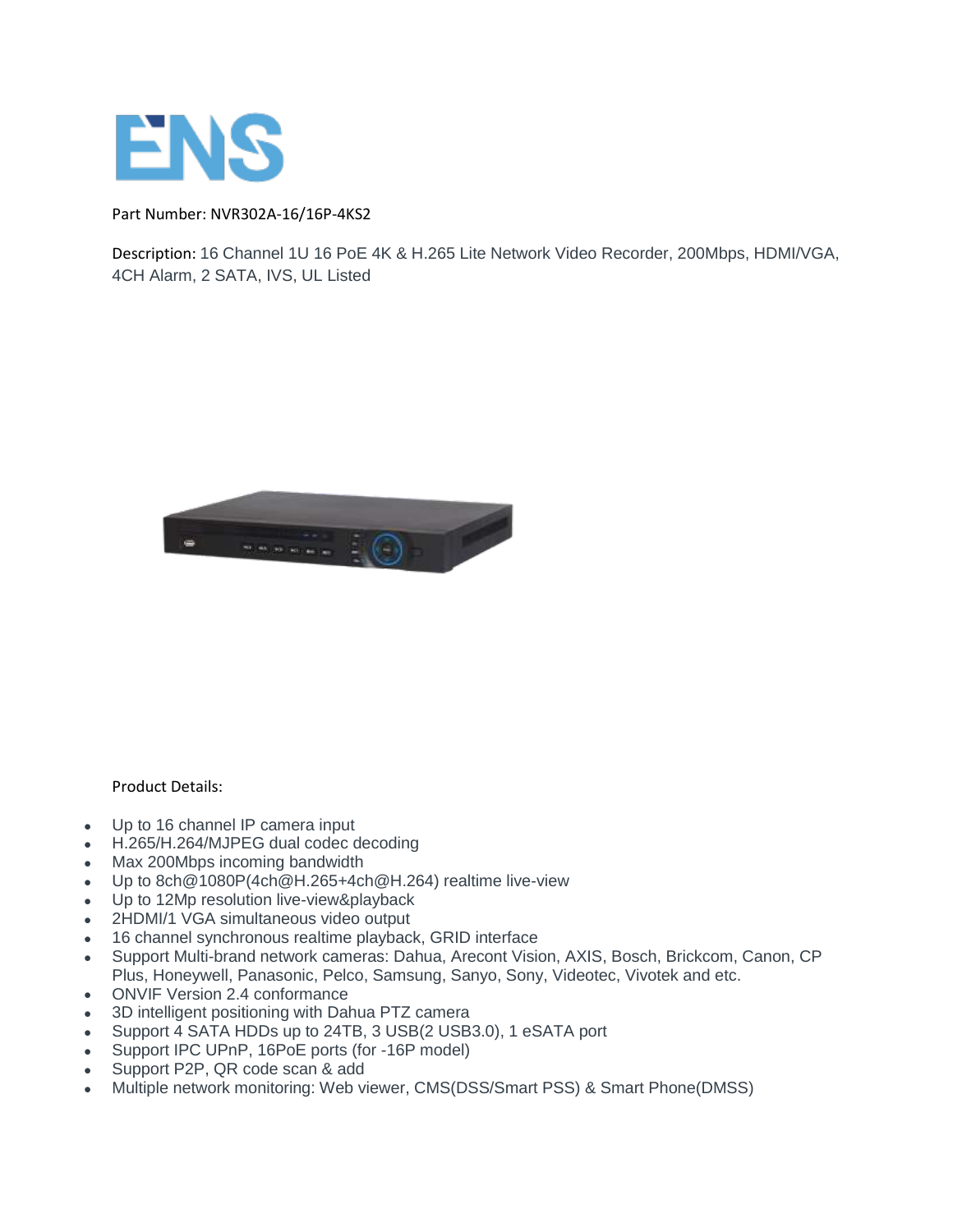## More Information:

| Max Image Resolution        | <b>MP</b>                                                                                                      |
|-----------------------------|----------------------------------------------------------------------------------------------------------------|
| <b>System Compression</b>   | <b>Quad Core CPU</b>                                                                                           |
| Main Processor              | <b>Embedded Processor</b>                                                                                      |
| <b>Operating System</b>     | <b>Embedded Linux</b>                                                                                          |
| Video Out                   | 1 HDMI, 1 VGA                                                                                                  |
| Video Resolution            | HDMI: 3840×2160, 1920×1080, 1280×1024, 1280×720 VGA: 1920×1080,<br>1280×1024, 1280×720                         |
| IP Camera Input             | 16CH                                                                                                           |
| Display Split               | 1/4/8/9/16                                                                                                     |
| Audio In                    | 1                                                                                                              |
| Audio Out                   | 1                                                                                                              |
| 2 Way Audio                 | 1 Channel Input, 1 Channel Output, RCA                                                                         |
| <b>Recording Resolution</b> | 8MP, 6MP, 5MP, 3MP, 1080P, 1.3MP, 720P, etc                                                                    |
| Recording Rate              | 200Mbps                                                                                                        |
| <b>Bit Rate</b>             | $16 - 20$ Mbps                                                                                                 |
| Recording Mode              | Manual, Schedule (Regular, Continuous), MD (Video detection: Motion Detection,<br>Tampering, Video Loss), Stop |
| Record Interval             | $1 \sim 120$ min (default: 60 min), Pre-record: $1 \sim 30$ sec, Post-record: $10 \sim 300$ sec                |
| Alarm In                    | 4 Channel                                                                                                      |
| Alarm Out                   | 2 Channel                                                                                                      |
| <b>Trigger Events</b>       | Recording, PTZ, Tour, Video Push, Email, Snapshot, Buzzer and Screen Tips                                      |
| Video Detection             | Motion Detection, MD Zones: 396 ( $22 \times 18$ ), Video Loss and Tampering                                   |
| <b>Alarm Relay Output</b>   | N/A                                                                                                            |
| Playback Channels           | 1/4/9/16                                                                                                       |
| Playback Search             | Time/Calendar Search, Event (motion)                                                                           |
| Playback Function           | Play, Pause, FF, FB; Digital zoom                                                                              |
| <b>Backup</b> Mode          | <b>USB</b> Device, network                                                                                     |
| Network Interface           | RJ-45 port (10/100/1000Mbps)                                                                                   |